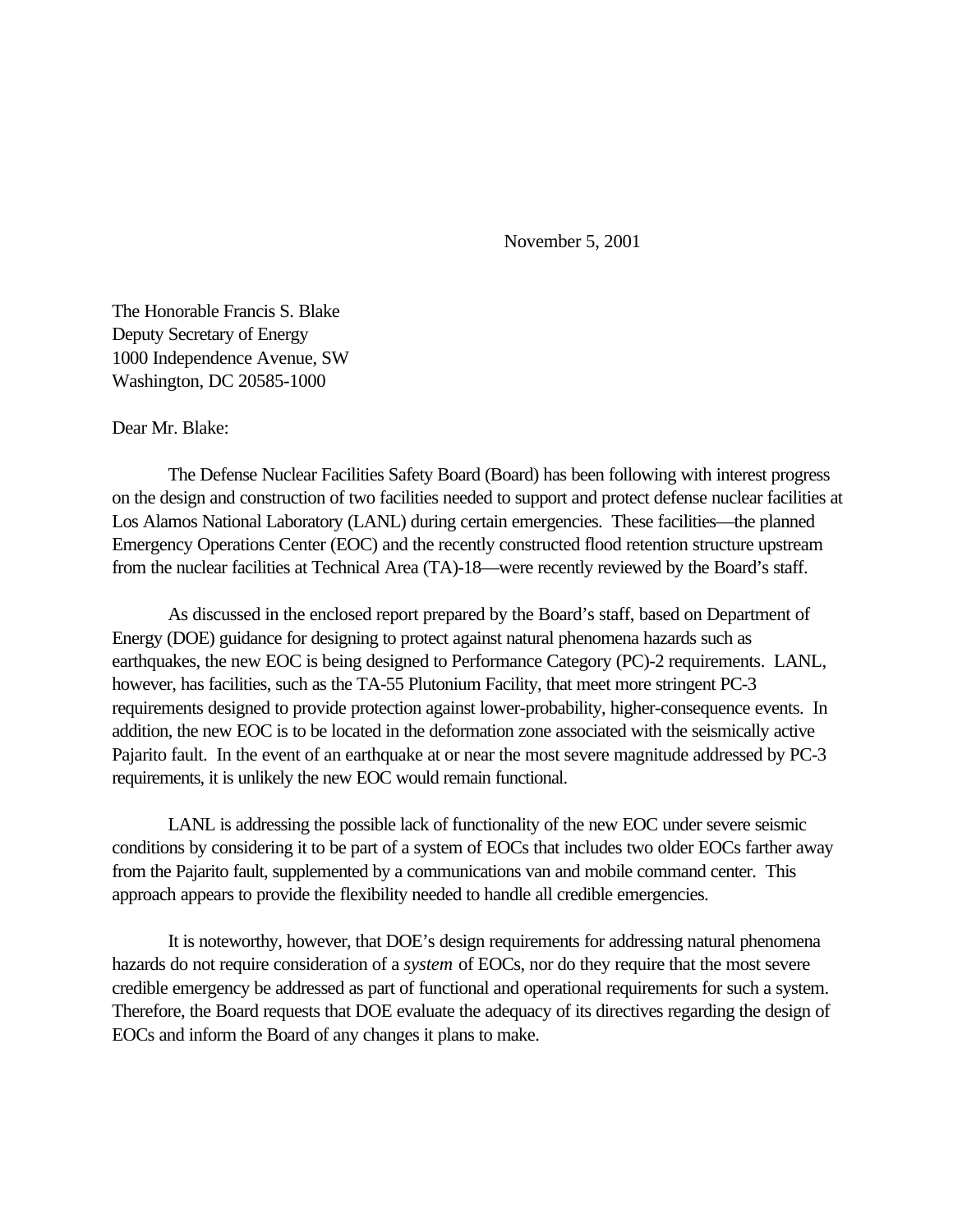The Honorable Francis S. Blake Page 2

Finally, with regard to the TA-18 flood retention structure, although construction of the facility is considered to be complete, several details remain unfinished. These details could affect the ability of the structure to perform as intended in the event of significant flooding. The enclosed staff report addresses this issue as well.

Sincerely,

John T. Conway Chairman

c: General John A. Gordon The Honorable Robert Gordon Card Mr. Richard E. Glass Mr. Mark B. Whitaker, Jr.

Enclosure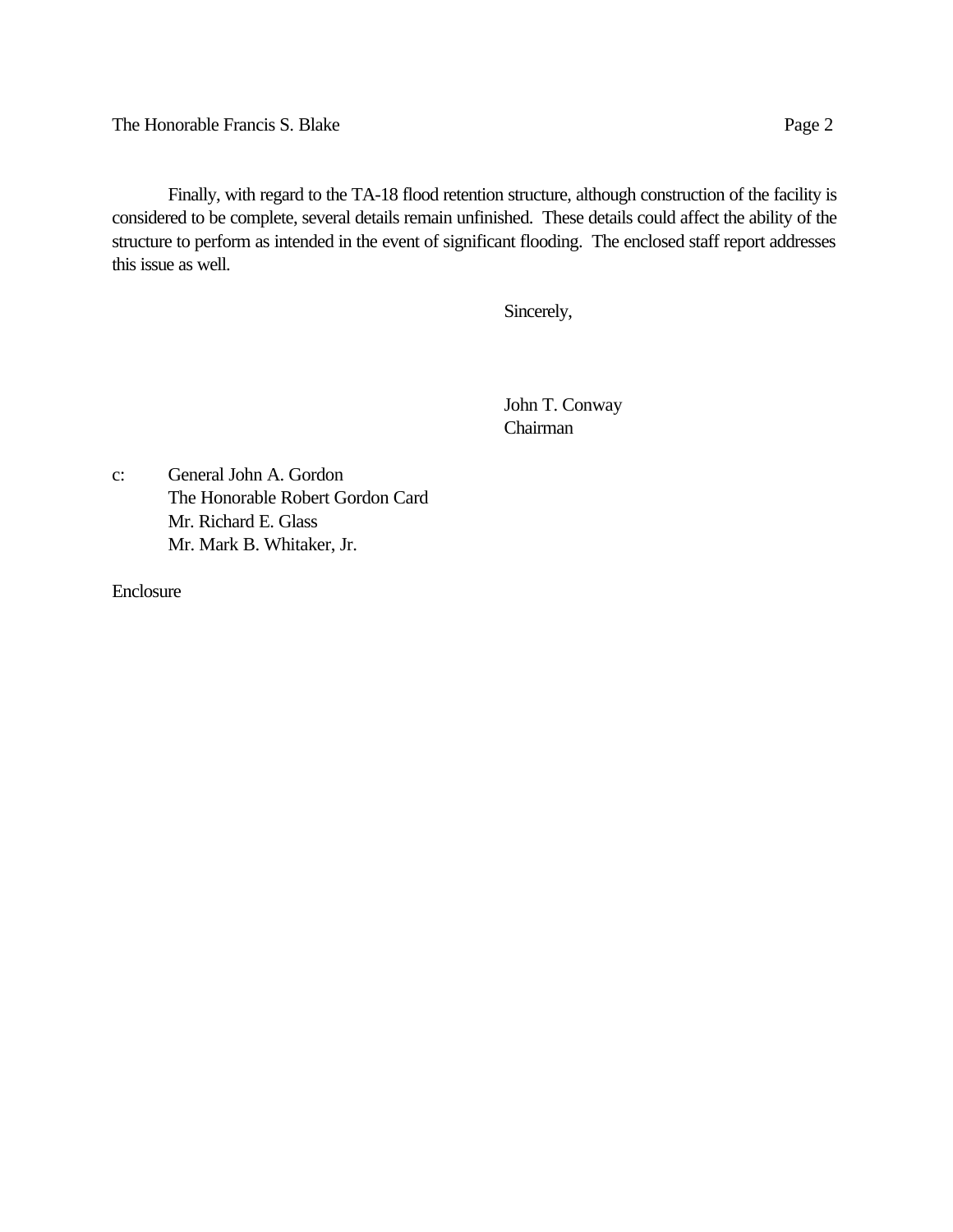## **DEFENSE NUCLEAR FACILITIES SAFETY BOARD**

## **Staff Issue Report**

October 10, 2001

|                 | <b>MEMORANDUM FOR:</b> J. K. Fortenberry, Technical Director                      |
|-----------------|-----------------------------------------------------------------------------------|
| <b>COPIES:</b>  | <b>Board Members</b>                                                              |
| <b>FROM:</b>    | A. Jordan and A. Hadjian                                                          |
| <b>SUBJECT:</b> | Support Facilities Needed During Emergencies at Los Alamos National<br>Laboratory |

This report addresses the Department of Energy's (DOE) design criteria for a new Emergency Operations Center (EOC) at Los Alamos National Laboratory (LANL). It also presents comments on a flood retention structure built at Technical Area (TA)-18 to mitigate the potential effects of flooding. Both structures are intended to support defense nuclear facilities during certain emergencies. Staff members J. Blackman, A. Hadjian, A. Jordan,

C. Keilers, and D. Kupferer, as well as outside experts P. Rizzo and J. Stevenson, participated in various aspects of these reviews.

**New Emergency Operations Center Project.** As a result of the Cerro Grande Fire in summer 2000, the DOE National Nuclear Security Administration (NNSA) and LANL became aware of serious inadequacies of the laboratory's primary EOC at TA-59: the EOC's size and layout cannot properly accommodate the staff needed during a prolonged emergency; access roads to the facility are limited, making it potentially inaccessible during certain types of emergencies; and its location in a basement could lead to the potential accumulation of heavier-than-air toxic gases, which would render the facility unusable.

Congress approved funding for a new EOC as a fiscal year 2001 line item project under the Cerro Grande Emergency Appropriations. LANL has proposed a site for the new facility in TA-69. This site is located in the deformation zone associated with the seismically active Pajarito fault, although it does have the advantage of being upwind of the prevailing west winds.

*Observations on LANL's Planned EOC*—During the first of two briefings to the Board's staff on this project, the staff noted that, based solely on seismic considerations, this site is undesirable. LANL stated that with regard to seismic robustness, the EOC is to be designed to Performance Category (PC)-2 requirements, which are identified by DOE as being appropriate for EOCs. Some additional requirements, such as ductile detailing, will enhance structural reliability. However, the staff considers that the proposed facility by itself could not be relied upon to remain functional during an earthquake of the magnitude that must be addressed in the design and operation of Hazard Category 2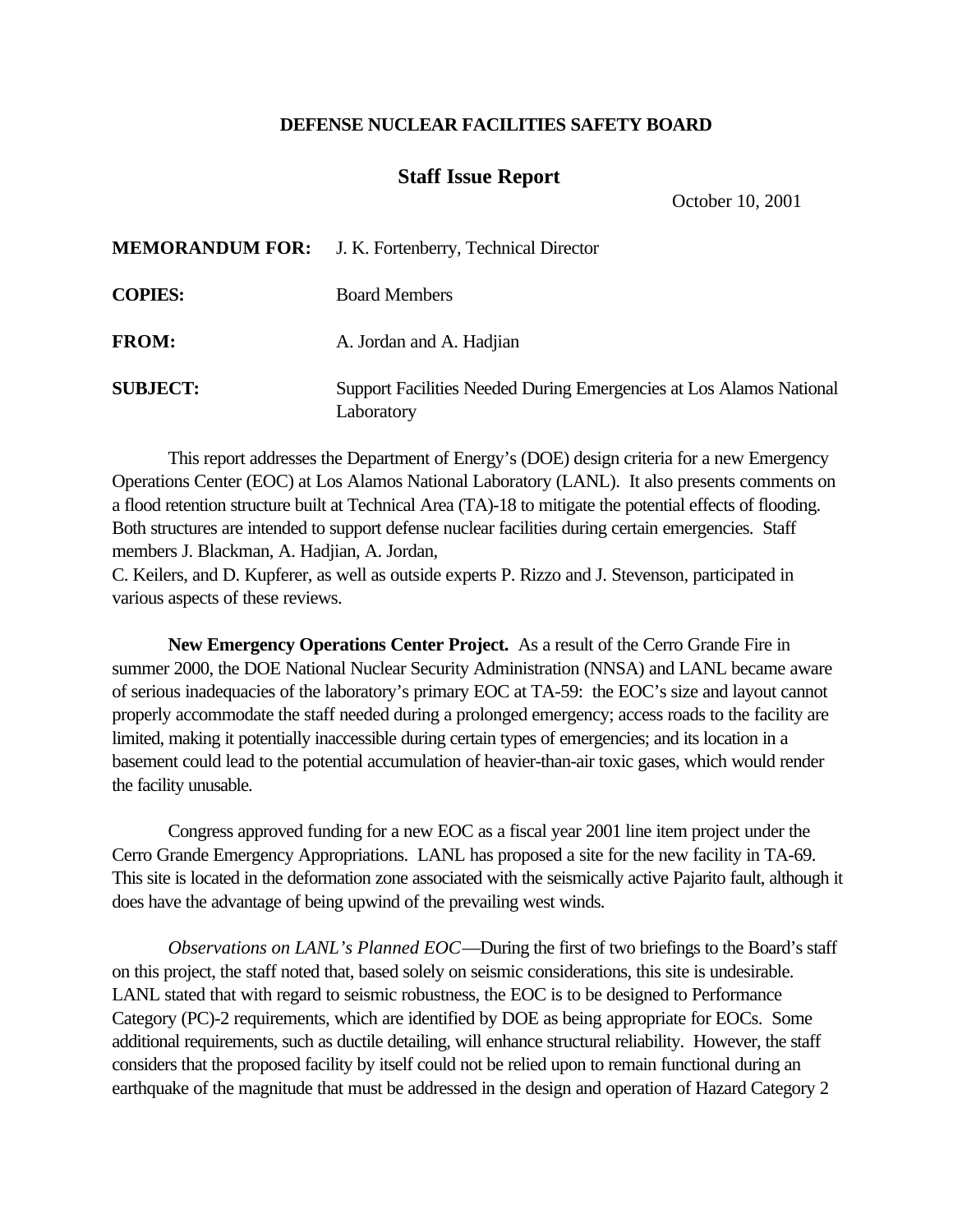facilities such as the LANL Plutonium Facility. Such facilities are designed to the requirements of PC-3 natural phenomena hazards to address lower-probability, higher-consequence events.

The staff noted further that, instead of considering the new EOC in isolation, it would be better to regard it as one element in a system or network of existing and new EOCs that would encompass the older EOC at TA-49 and a proposed mobile command center. The requirement for this network of EOCs would be that it have the capability to handle any credible emergency. In the relatively unlikely event of a severe earthquake that would render the new EOC unusable at least temporarily, another EOC, such as the mobile command center parked elsewhere, could be used.

In a second briefing, LANL expressed agreement with this concept by describing the proposed Emergency Management System as consisting of the following:

- ! The new, primary EOC at TA-69, which will be available for the vast majority of emergencies; have the most extensive capabilities; and be most accessible to DOE, LANL, and Los Alamos County emergency management.
- ! An older EOC at TA-49, along with a communications van, so that voice and data communications similar to those provided by the primary EOC will be available.
- ! A third EOC located in White Rock, New Mexico, and serviced by the same communications van.
- ! A mobile command center (not yet procured, but included in the budget)—a vehicle that would satisfy requirements of the Federal Emergency Management Agency.

The Board's staff agrees that the proposed Emergency Management System, if implemented properly, can be expected to handle all credible emergencies, including the low-probability, high-consequence earthquakes addressed by PC-3 functionality requirements for ground motion. NNSA expects to approve a combined Critical Decision 2 (performance baseline) and 3 (construction) in fall 2001, and complete construction by September 30, 2003.

*Observations on DOE's Requirements for EOCs—*DOE's guidance for protecting against natural phenomena hazards in designing EOCs is given in DOE G 420.1-2, *Guide for the Mitigation of Natural Phenomena Hazards for DOE Nuclear Facilities and Nonnuclear Facilities,* which is associated with DOE Order 420.1, *Facility Safety*. The Order states that "guidance associated with this Document are not mandatory requirements. The guidance provided in the implementation guides and standards referenced therein are acceptable methods to satisfy the requirements of the Document . . . ." In addition, DOE G 151.1-1, *Introduction to the Emergency Management Guide,* provides some design guidance.

The staff has the following comments on DOE's guidance: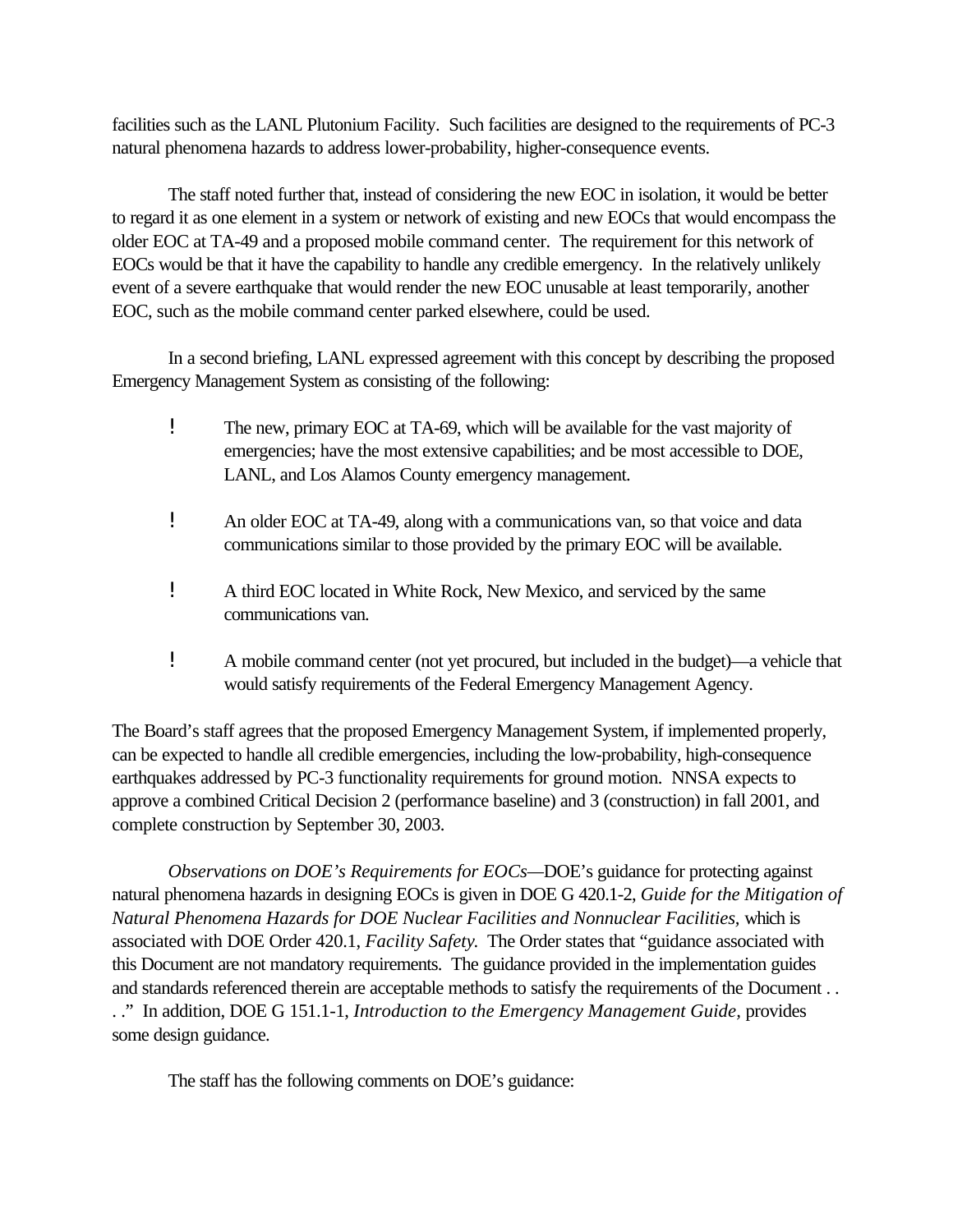- ! These DOE documents do not distinguish between design guidance for EOCs supporting nuclear facilities with significant hazards and those supporting commercial facilities.
- ! In discussing natural phenomena hazards, DOE G 420.1-2 does not address the need to have a *system* of EOCs capable of continuing to support defense nuclear facilities should one or more emergency facilities or elements in the EOC system become inoperable. (On the other hand, DOE G 151.1, while not addressing natural phenomena hazards, provides guidance that an alternate EOC is to be available if the primary EOC should become uninhabitable.)
- ! DOE G 420.1-2 states that "PC-2 SSCs [structures, systems, and components] are meant to ensure the [degraded] operability of essential facilities (e.g., fire house, *emergency response centers*, hospitals) . . . ." [Emphasis added.] The implication is that EOCs are to be designed to PC-2 requirements. However, at locations having nuclear facilities for which PC-3 is appropriate, at least some elements of the EOC system must function adequately to manage any emergency at these facilities. Whether a given EOC must meet PC-2 or PC-3 functionality requirements for ground motion depends on the particular emergency management system.

Revision of DOE directives to address the above points appears appropriate. Elements of the EOC system must be as robust as the highest-hazard facilities the system is meant to support in an emergency.

**TA-18 Flood Retention Structure.** In summer 2000, the Cerro Grande wildfire burned 7,500 acres at LANL, as well as thousands of acres in the hillsides above the laboratory. In severely burned areas, infiltration and interception of precipitation have been reduced because of increased soil hydrophobicity and decreased vegetative cover, increasing the likelihood of greater runoff and flooding than normal. The greatest risk of flood damage to defense nuclear facilities is at TA-18. To control the flow of water through TA-18, a flood retention structure (FRS) was designed by the Army Corps of Engineers, which also had construction management responsibility. The FRS is a dam-like structure designed to release flood water over a period of time, reducing peak flow.

Two members of the Board's staff, as well as an outside expert, toured the essentially completed FRS. This review revealed that, although construction of the FRS is considered complete, several details remain unfinished that could affect the ability of the structure to perform as intended in the event of significant flooding:

- ! On both the upstream and downstream sides of the FRS, at the juncture of the structure with the canyon walls, erosion has been occurring. Erosion control measures are needed to prevent further erosion that could impair the structural performance of the FRS.
- ! In addition, erosion controls are needed along the canyon walls above the storage